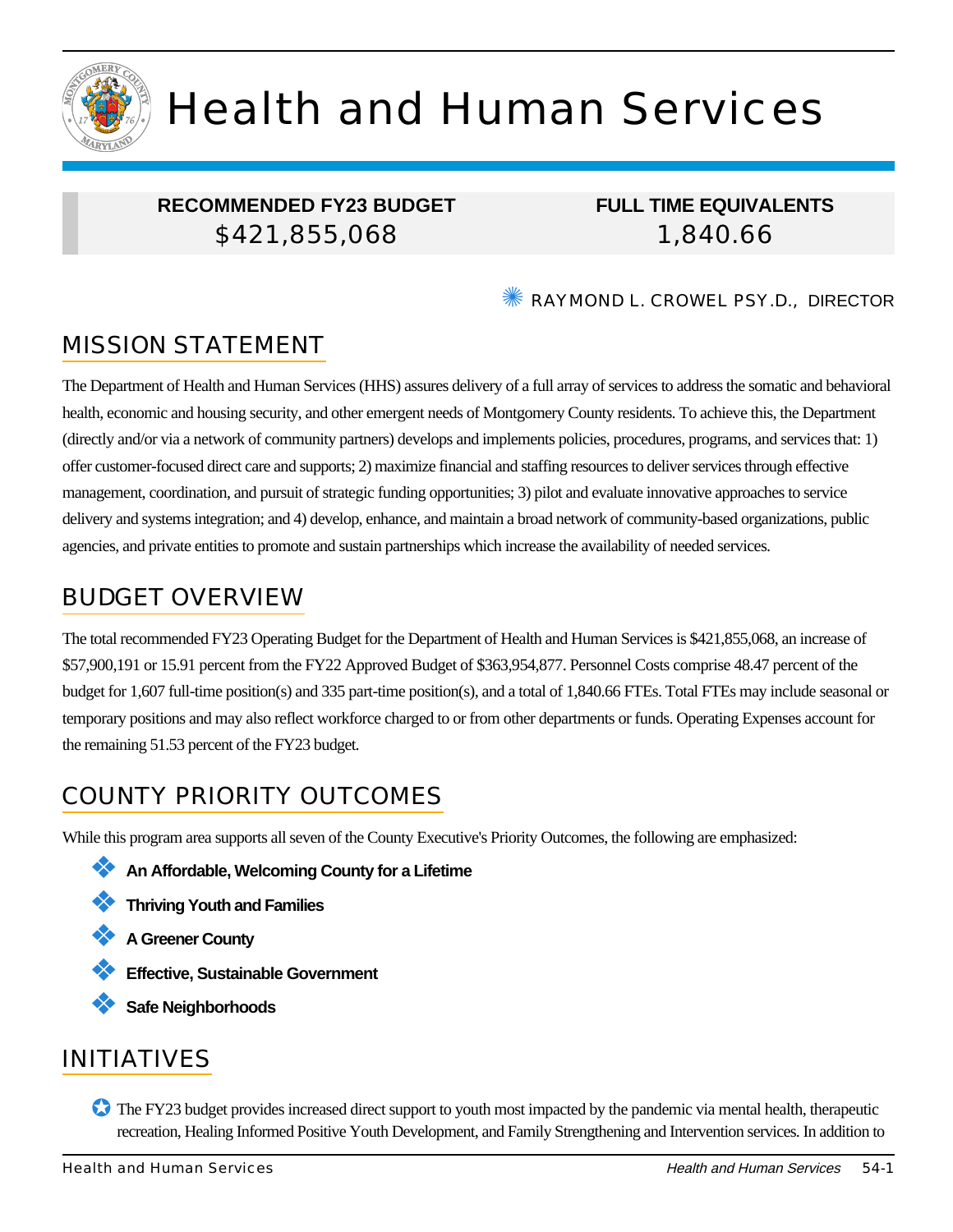sustaining these needed supports initially funded via pandemic relief funds, the County Executive is further expanding supports to reach more youth and families by providing additional mental health and social services at existing High School Wellness Centers; and to provide services in more school communities by opening a new Wellness Center at Kennedy High School, new Linkages to Learning centers at Odessa Shannon Middle School and the new Gaithersburg Elementary School #8, mental health and social services at ten high schools without Wellness Centers that MCPS has prioritized as being in need of more resources, and an expansion of community-based youth crisis stabilization services and youth Mental Health First Aid trainings.

- ✪ The Bienvenidos Initiative (Newcomers Initiative) was propelled by the unprecedented increase in the number of unaccompanied migrant children and asylum-seeking families approaching the southern U.S. border and arriving in Montgomery County. Through the application of an equity lens framework, the initiative focuses on expanding the County's capacity to address the unique needs of this subset of the newcomer population in the mental health, legal and social services realm. The initiative brings together a robust network of providers that offer consistent information and access to services regardless of point of entry. Funds are allocated to support the expansion of existing healing informed and culturally based school and community-based services; such as Wellness Center services, family reunification, Street Outreach Network supports, youth leadership development, legal screening and representation for any and all newcomers in the County.
- In FY22, the County made important and significant changes to the approach to sheltering people experiencing homelessness. The prior policy and funding provided a limited number of year-round beds which expanded during the winter months. The new policy more than doubles the year-round shelter capacity and support services including improved access to primary care, behavioral health, and vocational services. This includes the opening of a new emergency shelter for men.
- ✪ One of the best strategies to eradicate homelessness is to prevent households from entering the homeless continuum by resolving their housing crisis through conflict resolution, problem-solving, and flexible funding. In FY23, additional funding is recommended to implement a centralized shelter intake and homeless diversion program. This new program will include a 24-hour, 7-days-a-week shelter hotline and case management staff to help households avoid homelessness.
- ✪ When homelessness cannot be prevented, the approach of the County is to quickly connect households to permanent housing. The FY23 budget makes permanent the funding that was provided through ARPA in FY22, as well as providing an additional \$2,000,000 for Rapid Rehousing and \$3,000,000 for the County Rental Assistance Program. Rapid Rehousing provides a short-term housing subsidy and intensive wraparound services to ensure households can maintain housing stability after the subsidy ends. The Rental Assistance Program provides a permanent shallow housing subsidy to those with vulnerable housing and those exiting homelessness.
- In response to the disproportionate impact of the COVID-19 pandemic on our County's low income and immigrant population, the Department of Health and Human Services, in collaboration with the Office of Emergency Management and Homeland Security, and in partnership with multiple non-profit organizations, created eight Service Consolidation Hubs located in strategic geographical areas to provide food, diapers, and essentials as well as access to benefits and services to households in need. The FY23 budget continues the work of the hubs with an eye toward permanent post-pandemic services.
- ✪ Students attending Montgomery County Public Schools are experiencing more complex medical issues including diabetes, mental health concerns, and need for student case management and referrals, creating the need for more school Community Health Nurses. Having a nurse in every middle school, high school, and large elementary schools will assist in addressing increasing student health and wellness needs. The FY23 budget provides additional nurses to fully meet this policy level. In addition, increasing complexity of student health and wellness needs means school Community Health Nurses and school Health Room Techs, as well as school Administrators and staff, need additional, comprehensive training. While school Community Health Nurses in schools have been asked to provide this training in the past, increased activity in health rooms, COVID, and emerging disease prevents health room staff from being able to research topics and provide training to staff. School Health Managers and Administrators are spending a significant amount of time doing trainings and new staff orientation. The FY23 budget provides for a School Health Staff Training team which will allow for more timely trainings and mentoring of new staff across School Health Services.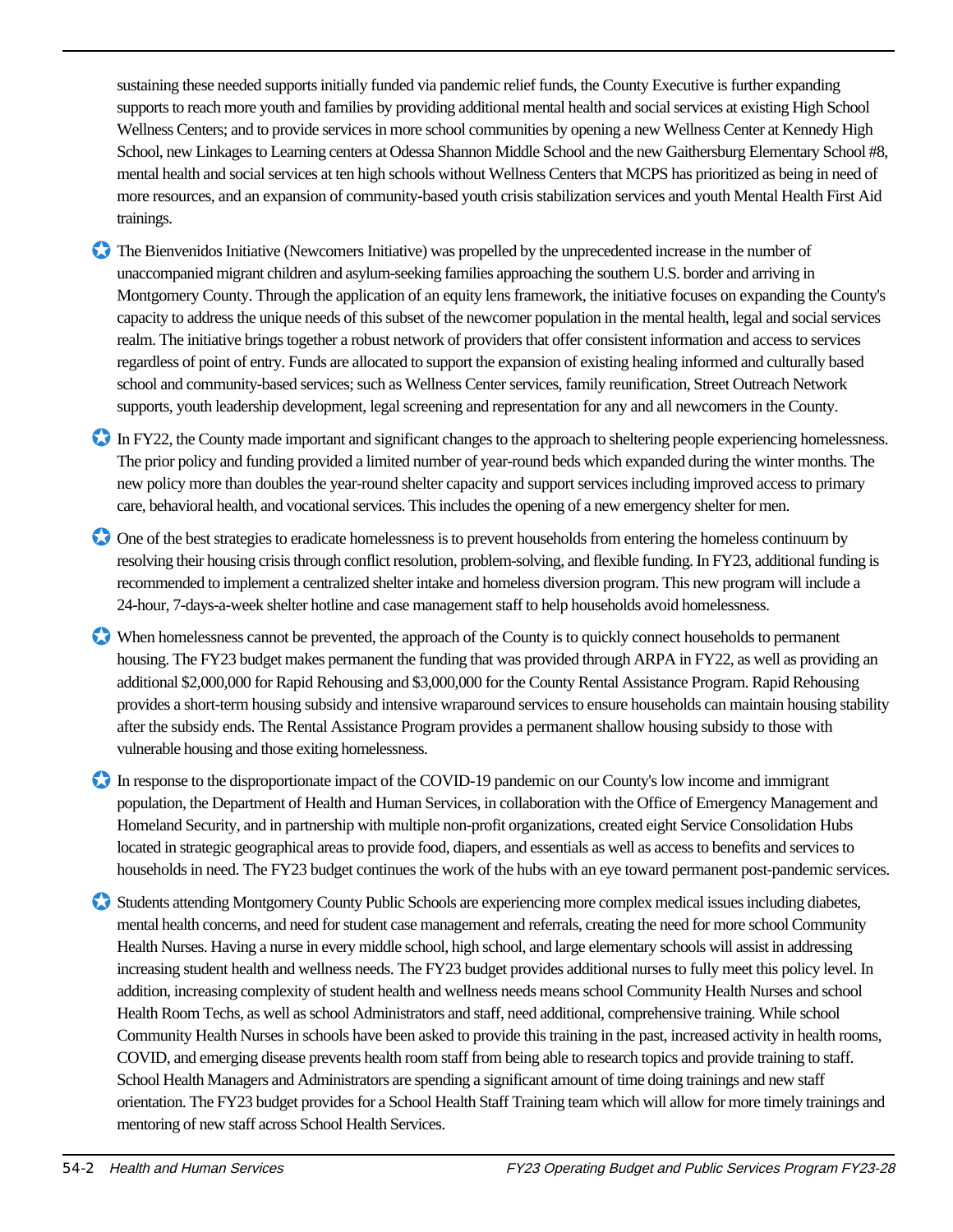- ✪ The FY23 budget provides for the establishment of an additional Adult Protective Services team which will greatly enhance the County's capacity to properly, safely, and timely meet the State mandated requirements to immediately investigate reports of abuse, neglect, and exploitation of adults age 18 and over at risk of abuse, neglect, and exploitation. As Adult Protective Services (APS) are mandated, they do not allow wait lists. APS cases have grown in the past five years driven in large part by the growth in financial exploitation cases. Continued mandated reporting by fiduciary institutions, increased awareness of abuse in the community, and the growing number of older County residents has resulted in a steady growth for investigation of allegations of financial exploitation.
- ✪ The FY23 budget provides additional funding for the expansion of the supplement given to Medical Adult Day Care (MADC) and Developmental Disability (DD) providers. The funding for MADC will greatly help the providers of this crucial community-based service meet the growing needs in our community and offset the costs of providing services not provided or allowed by Medicaid, which funds more than eighty percent of the constituents receiving MADC services. As the number of older adults and adults with disabilities in need of this service is expected to grow over the next two decades, this investment by the County supports the infrastructure that enables delivery of service to this population and their families. The increase in the annual supplement to providers of services to adults with developmental disabilities will continue to help the DD providers network, as part of the County's long-standing commitment to residents with developmental disabilities.
- ✪ The FY23 budget provides a 6% inflationary adjustment to non-profit contracts. This will enable the non-profit partners to continue to provide vital services to County residents in the midst of rising costs.

# INNOVATIONS AND PRODUCTIVITY IMPROVEMENTS

- **K** The Services to End and Prevent Homelessness (SEPH) Service Area utilized an online application system for COVID-19 rent relief and virtual intake for housing stabilization services enabling clients to access services from their home, which also allowed for centralized case assignments versus by office availability. This enabled the program to process over 11,000 rent relief applications between May 2021 to February 2022, resulting in the prevention of evictions for over 5,400 households along with \$55 million in direct rent relief assistance.
- ✹ Mobile Crisis and Outreach Teams (MCOTs) are becoming a true civilian response to behavioral health crises. The Department is working on getting approval for a Common Triage and Dispatch Protocol that specifies criteria by which the MCOTs respond without police presence. In addition, the Department is in the process of adding peer support specialists to the MCOTs, so instead of two clinicians responding, a peer support specialist is paired with a clinician; thereby, enhancing the number of clients that may be served.

✹ The Department is developing a central call center and point of contact to connect residents to frequently requested Department of Health and Human Services' (DHHS) services and programs. The Internal Call Center team will provide end-to-end assistance to Montgomery County residents seeking supports and services. The Call Center will be staffed by a team of highly trained, bilingual Customer Service Representatives, who also possess knowledge of resources provided by community partners. Establishing an Internal Call Center will enable residents to access DHHS' services and resources in a faster, more efficient manner.

# PROGRAM CONTACTS

Contact Victoria Buckland of the Department of Health and Human Services at 240.777.1211 or Deborah Lambert or Lindsay Lucas of the Office of Management and Budget at 240.777.2800 for more information regarding this department's operating budget.

# PROGRAM PERFORMANCE MEASURES

Performance measures for this department are included below (where applicable), with multi-program measures displayed at the front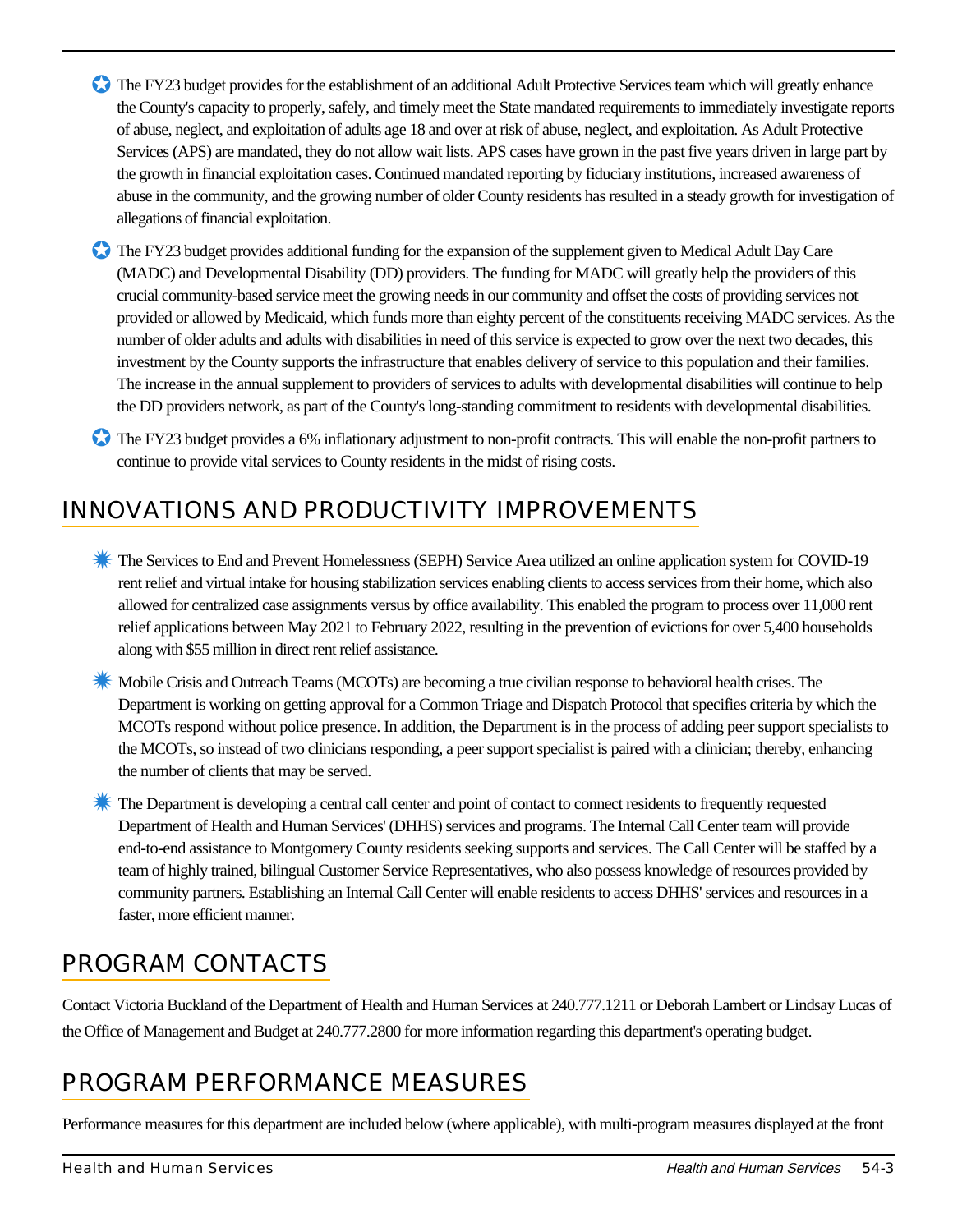of this section and program-specific measures shown with the relevant program. The FY22 estimates reflect funding based on the FY22 Approved Budget. The FY23 and FY24 figures are performance targets based on the FY23 Recommended Budget and funding for comparable service levels in FY24.

# BUDGET SUMMARY

|                                                       | <b>Actual</b><br><b>FY21</b> | <b>Budget</b><br><b>FY22</b> | <b>Estimate</b><br><b>FY22</b> | <b>Recommended</b><br><b>FY23</b> | %Chg<br><b>Bud/Rec</b> |
|-------------------------------------------------------|------------------------------|------------------------------|--------------------------------|-----------------------------------|------------------------|
| <b>COUNTY GENERAL FUND</b>                            |                              |                              |                                |                                   |                        |
| <b>EXPENDITURES</b>                                   |                              |                              |                                |                                   |                        |
| Salaries and Wages                                    | 101,890,603                  | 108,548,799                  | 105,422,846                    | 117,949,357                       | 8.7%                   |
| <b>Employee Benefits</b>                              | 31,991,995                   | 33,392,320                   | 31,735,884                     | 34,179,754                        | 2.4%                   |
| <b>County General Fund Personnel Costs</b>            | 133,882,598                  | 141,941,119                  | 137, 158, 730                  | 152,129,111                       | 7.2%                   |
| <b>Operating Expenses</b>                             | 201,614,418                  | 126,491,032                  | 217, 165, 422                  | 170,446,616                       | 34.8%                  |
| Capital Outlay                                        | 236,326                      | 0                            | 0                              | 0                                 |                        |
| <b>County General Fund Expenditures</b>               | 335,733,342                  | 268,432,151                  | 354,324,152                    | 322,575,727                       | 20.2%                  |
| <b>PERSONNEL</b>                                      |                              |                              |                                |                                   |                        |
| Full-Time                                             | 909                          | 977                          | 977                            | 1,027                             | 5.1%                   |
| Part-Time                                             | 306                          | 303                          | 303                            | 305                               | 0.7%                   |
| <b>FTEs</b>                                           | 1,263.48                     | 1,305.53                     | 1,305.53                       | 1,374.25                          | 5.3%                   |
| <b>REVENUES</b>                                       |                              |                              |                                |                                   |                        |
| Core Health Services Funding                          | 4,982,560                    | 4,809,321                    | 4,842,257                      | 4,842,257                         | 0.7%                   |
| <b>Federal Financial Participation Reimbursements</b> | 15,550,045                   | 16,036,044                   | 15,831,840                     | 16,188,044                        | 0.9%                   |
| <b>Health and Human Services Fees</b>                 | 1,327,510                    | 1,265,497                    | 1,280,811                      | 1,265,497                         |                        |
| <b>Health Inspection: Restaurants</b>                 | 1,694,580                    | 1,870,520                    | 1,870,520                      | 1,870,520                         |                        |
| Health Inspections: Living Facilities                 | 175,315                      | 236,815                      | 236,815                        | 236,815                           |                        |
| Health Inspections: Swimming Pools                    | 482,690                      | 577,400                      | 577,400                        | 577,400                           |                        |
| Marriage Licenses                                     | 229,095                      | 226,800                      | 246,960                        | 246,960                           | 8.9%                   |
| Medicaid/Medicare Reimbursement                       | 851,591                      | 1,296,401                    | 1,051,925                      | 1,296,401                         |                        |
| <b>Miscellaneous Revenues</b>                         | (609, 969)                   | $\mathbf 0$                  | 0                              | 0                                 |                        |
| Nursing Home Reimbursement                            | 749,852                      | 713,604                      | $\mathbf 0$                    | $\Omega$                          | $-100.0%$              |
| Other Charges/Fees                                    | 906,733                      | 1,459,901                    | 1,438,006                      | 2,377,100                         | 62.8%                  |
| <b>Other Fines/Forfeitures</b>                        | 20,000                       | 10,450                       | 10,450                         | 10,450                            |                        |
| Other Intergovernmental                               | 5,462,714                    | 5,084,192                    | 5,088,462                      | 5,205,004                         | 2.4%                   |
| <b>Other Licenses/Permits</b>                         | 24,670                       | 111,360                      | 111,360                        | 111,360                           |                        |
| Social Services State Reimbursement                   | 5,567                        | $\mathbf 0$                  | $\mathbf 0$                    | 0                                 |                        |
| <b>County General Fund Revenues</b>                   | 31,852,953                   | 33,698,305                   | 32,586,806                     | 34,227,808                        | 1.6%                   |

### GRANT FUND - MCG

EXPENDITURES

| <b>Grant Fund - MCG Personnel Costs</b> | 52,964,839 | 48.949.792 | 48.949.792 | 52,342,450 | 6.9%     |
|-----------------------------------------|------------|------------|------------|------------|----------|
| Employee Benefits                       | 12.235.754 | 12.654.664 | 12.654.664 | 12.675.122 | $0.2 \%$ |
| Salaries and Wages                      | 40,729,085 | 36.295.128 | 36.295.128 | 39.667.328 | 9.3 %    |
|                                         |            |            |            |            |          |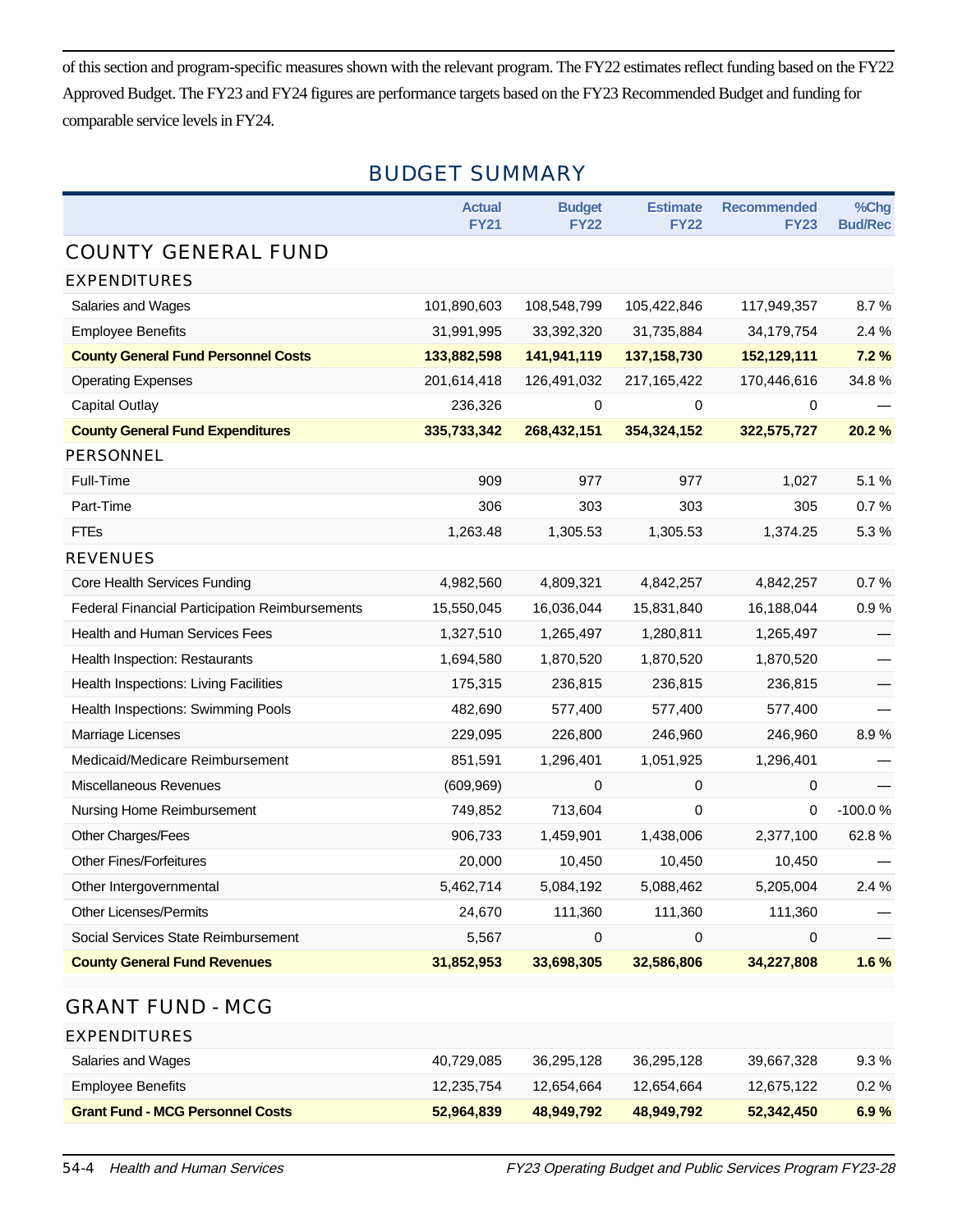# BUDGET SUMMARY

|                                                  | <b>Actual</b><br><b>FY21</b> | <b>Budget</b><br><b>FY22</b> | <b>Estimate</b><br><b>FY22</b> | <b>Recommended</b><br><b>FY23</b> | %Chg<br><b>Bud/Rec</b> |
|--------------------------------------------------|------------------------------|------------------------------|--------------------------------|-----------------------------------|------------------------|
| <b>Operating Expenses</b>                        | 48,344,369                   | 46,572,934                   | 46,572,934                     | 46,936,891                        | 0.8%                   |
| <b>Grant Fund - MCG Expenditures</b>             | 101,309,208                  | 95,522,726                   | 95,522,726                     | 99,279,341                        | 3.9%                   |
| <b>PERSONNEL</b>                                 |                              |                              |                                |                                   |                        |
| Full-Time                                        | 568                          | 570                          | 570                            | 580                               | 1.8%                   |
| Part-Time                                        | 30                           | 30                           | 30                             | 30                                |                        |
| <b>FTEs</b>                                      | 451.01                       | 465.09                       | 465.09                         | 466.41                            | 0.3%                   |
| <b>REVENUES</b>                                  |                              |                              |                                |                                   |                        |
| American Rescue Plan Act                         | 0                            | 6,969,218                    | 6,969,218                      | 3,500,000                         | $-49.8%$               |
| <b>Federal Grants</b>                            | 41,460,020                   | 30,554,666                   | 30,554,666                     | 32,942,382                        | 7.8%                   |
| <b>HB669 Social Services State Reimbursement</b> | 39,977,881                   | 40,031,523                   | 40,031,523                     | 41,271,837                        | 3.1%                   |
| Miscellaneous Revenues                           | 343,005                      | 0                            | 0                              | $\Omega$                          |                        |
| Other Charges/Fees                               | 318,234                      | 345,228                      | 345,228                        | 462,574                           | 34.0%                  |
| <b>State Grants</b>                              | 14,707,087                   | 17,622,091                   | 17,622,091                     | 21,102,548                        | 19.8%                  |
| <b>Grant Fund - MCG Revenues</b>                 | 96,806,227                   | 95,522,726                   | 95,522,726                     | 99,279,341                        | 3.9%                   |
|                                                  |                              |                              |                                |                                   |                        |

### DEPARTMENT TOTALS

| <b>Total Expenditures</b>        | 437.042.550 | 363.954.877 | 449,846,878 | 421,855,068 | 15.9%   |
|----------------------------------|-------------|-------------|-------------|-------------|---------|
| <b>Total Full-Time Positions</b> | 1.477       | 1.547       | 1.547       | 1.607       | 3.9%    |
| <b>Total Part-Time Positions</b> | 336         | 333         | 333         | 335         | $0.6\%$ |
| <b>Total FTEs</b>                | 1.714.49    | 1.770.62    | 1.770.62    | 1.840.66    | 4.0%    |
| <b>Total Revenues</b>            | 128.659.180 | 129.221.031 | 128,109,532 | 133,507,149 | $3.3\%$ |

#### FY23 RECOMMENDED CHANGES

#### **COUNTY GENERAL FUND**

#### **FY22 ORIGINAL APPROPRIATION 268,432,151 1,305.53**

**Expenditures FTEs**

| Changes (with service impacts)                                                                                     |           |      |
|--------------------------------------------------------------------------------------------------------------------|-----------|------|
| Add: Newcomers Enhancements and Assistance [Admin - Children, Youth & Families]                                    | 4,421,227 | 6.00 |
| Add: Funding to Support the County's Response to Food Insecurity [Admin - Public Health]                           | 4,000,000 | 0.00 |
| Enhance: Mental Health Services at MCPS High Schools                                                               | 3,726,180 | 2.00 |
| Enhance: Rental Assistance Program Expansion [Rental Assistance Program]                                           | 3.000.000 | 0.00 |
| Enhance: Increase the FY23 Base Budget for the African American Health Program [Minority Programs]                 | 2,850,000 | 0.00 |
| Enhance: Funding to Support Services Provided by the Service Consolidation Hubs [Admin - Office of the<br>Director | 2,601,600 | 0.00 |
| Enhance: Increase the FY23 Base Budget for the Latino Health Initiative [Minority Programs]                        | 2,235,706 | 0.00 |
| Enhance: Rapid Rehousing Expansion [Rapid Rehousing]                                                               | 2,000,000 | 0.00 |
| Enhance: Increase the FY23 Base Budget for the Asian American Health Initiative [Minority Programs]                | 1.210.263 | 0.00 |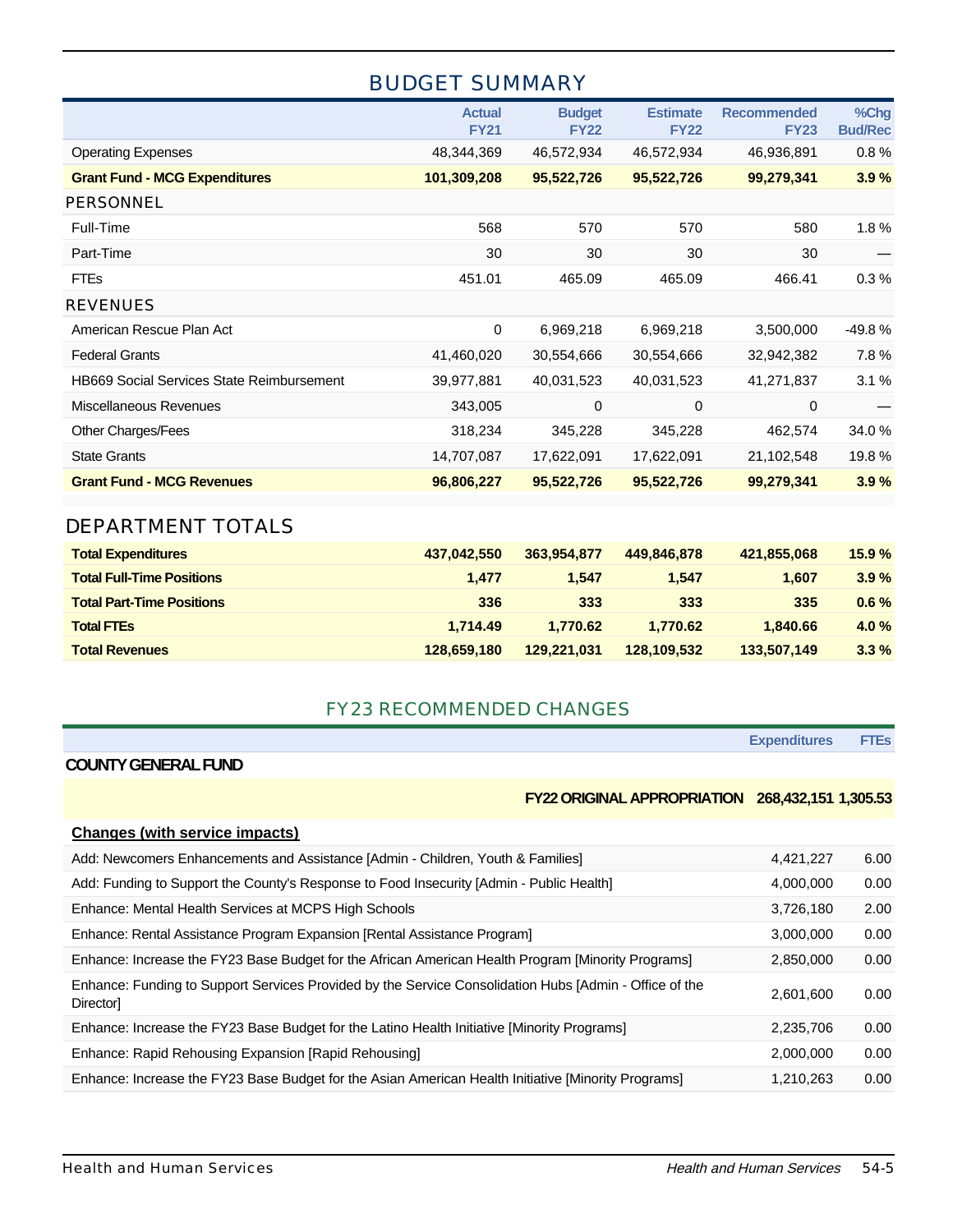## FY23 RECOMMENDED CHANGES

|                                                                                                                                                                                                                                                             | <b>Expenditures</b> | <b>FTEs</b> |
|-------------------------------------------------------------------------------------------------------------------------------------------------------------------------------------------------------------------------------------------------------------|---------------------|-------------|
| Enhance: Upgrade Existing Enterprise Integrated Case Management System That is Past End-of Support<br>[Admin - Office of the Chief Operating Officer]                                                                                                       | 1,200,000           | 0.00        |
| Add: Funding to Support the Transition to the 988 National Suicide Prevention Hotline [24-Hours Crisis Center]                                                                                                                                              | 1,000,000           | 0.00        |
| Enhance: Add Six Positions to Support Adult Protective Services Program Due to Increased Caseload<br>[Assessment & Continuing Care Management Services]                                                                                                     | 954,806             | 6.00        |
| Enhance: Annualization of Kirwan Supplemental                                                                                                                                                                                                               | 939,094             | 6.00        |
| Enhance: Operating Budget Impact for Kennedy High School Wellness Center                                                                                                                                                                                    | 920,565             | 1.88        |
| Enhance: Conversion of Ten-Month School Health Staff to Support Summer Programs [School Health Services]                                                                                                                                                    | 830,253             | 10.92       |
| Enhance: Funding for EveryMind Contract to Address Increased Call Volume [24-Hours Crisis Center]                                                                                                                                                           | 795,000             | 0.00        |
| Enhance: Consolidate Existing IT Infrastructure That is Approaching End-of-Support into a Hyper-Converged<br>Infrastructure System That Will Provide More Efficient and Cost Effective System Management [Admin - Office<br>of the Chief Operating Officer] | 700,000             | 0.00        |
| Add: Diversion Hotline and Centralized Shelter Intake for Households Without Children [Homeless Services for<br>Single Adults]                                                                                                                              | 700,000             | 0.00        |
| Enhance: Add Six Nurses to Address Staffing Shortage and to Meet Staffing Policy [School Health Services]                                                                                                                                                   | 646,547             | 6.00        |
| Enhance: Additional Health and Psychiatric Services for Increase in Year-Round Clients at Homeless Shelters<br>[Healthcare for the Homeless]                                                                                                                | 600,000             | 0.00        |
| Enhance: Operating Budget Impact for LInkages to Learning Program at Odessa Shannon Middle School<br>[Linkages To Learning]                                                                                                                                 | 359,427             | 1.00        |
| Enhance: Operating Budget Impact for Linkages to Learning Program at Gaithersburg Elementary School #8<br>[Linkages To Learning]                                                                                                                            | 271,199             | 0.00        |
| Add: Funding to Support Non-Profit Food Provider, Nourishing Bethesda [Admin - Public Health]                                                                                                                                                               | 250,000             | 0.00        |
| Enhance: Additional Staff on the Contract Team and Human Resources Team in the Office of the Chief<br>Operating Officer Due to Increased Workload [Admin - Office of the Chief Operating Officer]                                                           | 246,521             | 3.00        |
| Enhance: Pathways Contract to Increase Street Outreach Resources in Silver Spring and Wheaton [Homeless<br>Services for Single Adults]                                                                                                                      | 180,000             | 0.00        |
| Enhance: Funding for School Health Staff at New Gaithersburg Elementary School [School Health Services]                                                                                                                                                     | 175,347             | 1.88        |
| Enhance: Adding Two Positions to Support Training of School Health Staff [School Health Services]                                                                                                                                                           | 170,959             | 1.50        |
| Enhance: CivicGov Online Application for License and Regulatory Services [Admin - Office of the Chief<br><b>Operating Officer]</b>                                                                                                                          | 125,000             | 0.00        |
| Add: Position to Provide Mental Health Support to the Rockville Police, Funded by the City of Rockville<br>[24-Hours Crisis Center]                                                                                                                         | 116,542             | 1.00        |
| Add: Position to Administer Contract and Coordinate Activities with Early Care and Eduation Coordinating<br><b>Entity [Early Childhood Services]</b>                                                                                                        | 115,570             | 1.00        |
| Enhance: Funding for Child Welfare Services to Meet Program Requirements and Keep Up with Increasing<br>Demand [Child Welfare Services]                                                                                                                     | 107,243             | 1.00        |
| Enhance: Communications and Public Engagement Team to Enhance Timely Communication With the Public<br>Regarding Services [Admin - Office of the Director]                                                                                                   | 91,599              | 1.00        |
| Add: One Position to Meet Demands of the Tuberculosis Program [Communicable Disease & Epidemiology]                                                                                                                                                         | 85,666              | 1.00        |
| Add: One Position to Support the Long-Term Ombudsman Program Due to Increased Caseload [Area Agency<br>on Aging]                                                                                                                                            | 82,616              | 1.00        |
| Enhance: Restoration of Costs to Pre-COVID-19 Levels                                                                                                                                                                                                        | 73,629              | 0.00        |
| Enhance: Legally Mandated Children, Youth, and Families Translation Services [Child Welfare Services]                                                                                                                                                       | 73,125              | 0.00        |
| Enhance: Position to Perform Child Protective Service Clearances [Child Welfare Services]                                                                                                                                                                   | 70,440              | 1.00        |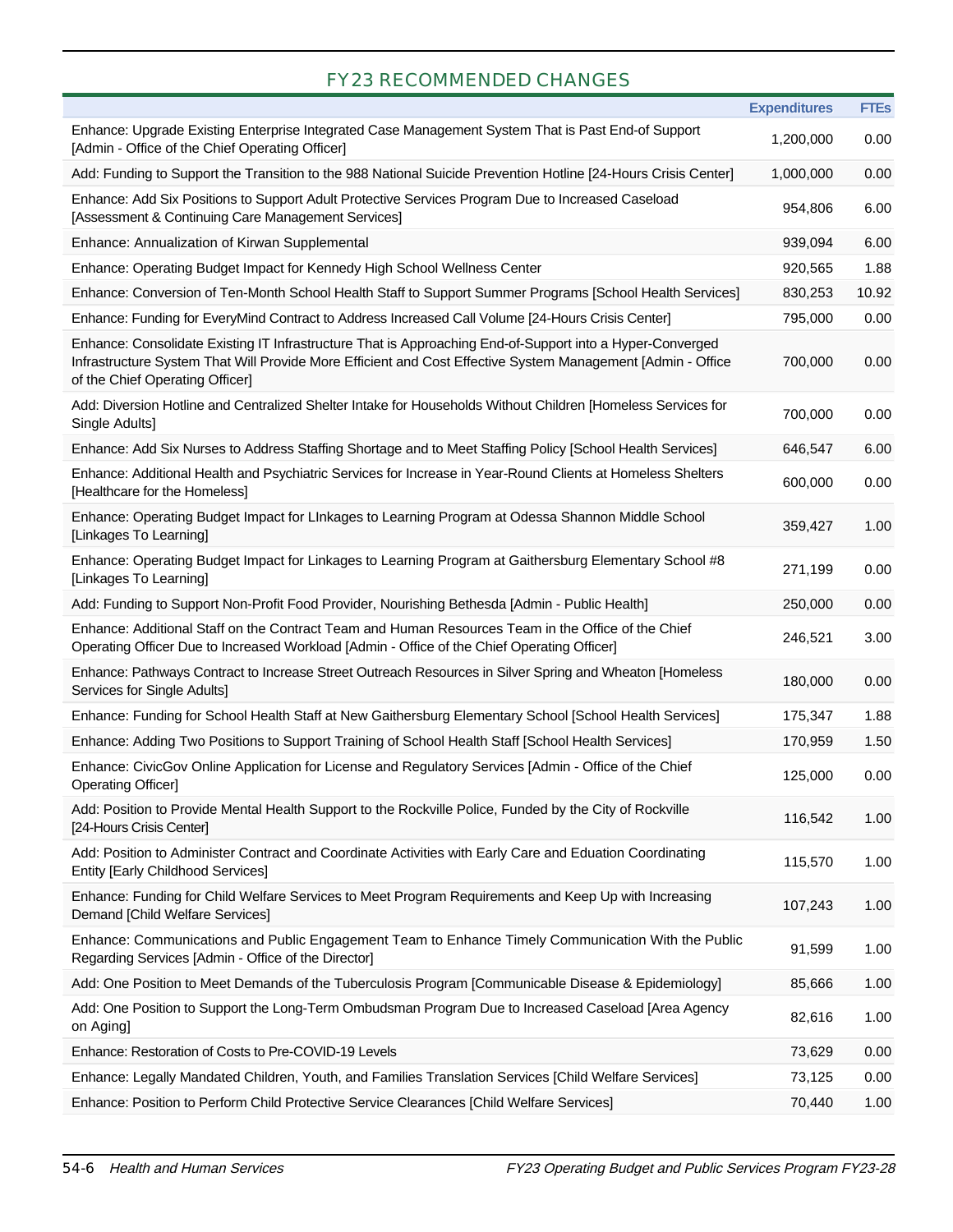## FY23 RECOMMENDED CHANGES

|                                                                                                                                                                                     | <b>Expenditures</b> | <b>FTEs</b> |
|-------------------------------------------------------------------------------------------------------------------------------------------------------------------------------------|---------------------|-------------|
| Add: One Position to Support Developmental Disabilities Supplement Program [Community Support Network<br>for People with Disabilities]                                              | 68,769              | 1.00        |
| Enhance: Rental Assistance Program Administrative Support [Rental Assistance Program]                                                                                               | 64,431              | 1.00        |
| Enhance: Funding for a Position Created in County Attorneys Office and Charged Back to Child Welfare<br>Services to Administer Child Welfare Cases [Child Welfare Services]         | 60,360              | 1.00        |
| Enhance: Crisis Center Phone Upgrade Necessary to Effectively Perform its Mission [Admin - Office of the Chief<br><b>Operating Officer]</b>                                         | 50,000              | 0.00        |
| Other Adjustments (with no service impacts)                                                                                                                                         |                     |             |
| Increase Cost: Six Percent Inflationary Increase to Non-Profit Service Provider Contracts                                                                                           | 4,191,618           | 0.00        |
| Increase Cost: Annualization of FY22 Compensation Increases                                                                                                                         | 3,138,751           | 0.00        |
| Increase Cost: FY23 Compensation Adjustment                                                                                                                                         | 2,708,060           | 0.00        |
| Shift: Community Grants Moved From the Community Grants Non-Departmental Account to Health and Human<br>Services' Base Budget                                                       | 2,126,154           | 0.00        |
| Increase Cost: Adult Medical Day Care Supplement Adjustment [Assessment & Continuing Care Management<br>Services]                                                                   | 1,445,248           | 0.00        |
| Increase Cost: Developmental Disabilities Supplement Adjustment [Community Provider Support]                                                                                        | 1,128,303           | 0.00        |
| Replace: Rental Assistance Program Previously Funded by ARPA with General Funds [Rental Assistance<br>Program]                                                                      | 1,000,000           | 0.00        |
| Increase Cost: Risk Management Adjustment                                                                                                                                           | 627,424             | 0.00        |
| Replace: School and Community Youth Services Therapeutic Recreation Services Previously Funded by ARPA<br>with General Funds [Child & Adolescent School & Community Based Services] | 495,000             | 0.00        |
| Replace: Rapid Rehousing Previously Funded by ARPA with General Funds [Rapid Rehousing]                                                                                             | 490,000             | 0.00        |
| Increase Cost: Annualization of FY22 Lapsed Positions                                                                                                                               | 425,843             | 0.00        |
| Increase Cost: Elimination of One Time Expenses Correction to Remove FY22 ARPA Funded Items                                                                                         | 360,443             | 0.00        |
| Increase Cost: Continue Funding For East County Opportunity Zone after Kresge Grant Ends Using General<br>Funds [Admin - Children, Youth & Families]                                | 260,933             | 3.00        |
| Replace: Therapeutic Recreation Services Previously Funded by ARPA with General Funds [Positive Youth<br>Development]                                                               | 255,000             | 0.00        |
| Replace: Mental Health Services for MCPS Students Previously Funded by ARPA with General Funds [Child &<br>Adolescent School & Community Based Services1                            | 250,000             | 0.00        |
| Increase Cost: Funding Necessary to Correct FY22 Inflationary Adjustments                                                                                                           | 162,000             | 0.00        |
| Increase Cost: Fund Contract for More Accurate Cost Allocation Plan and Random Moment Time Studies<br>[Admin - Office of the Chief Operating Officer]                               | 152,000             | 0.00        |
| Increase Cost: Homeless Entry Coordinator to Implement New Federal Legal Requirement [Coordinated Entry]                                                                            | 104,960             | 1.00        |
| Increase Cost: Motor Pool Adjustment                                                                                                                                                | 74,371              | 0.00        |
| Increase Cost: Printing and Mail Adjustment                                                                                                                                         | 72,535              | 0.00        |
| Increase Cost: Annualization of FY22 Operating Expenses                                                                                                                             | 47,308              | 0.00        |
| Increase Cost: Annualization of Social Worker Position [Assessment & Continuing Care Management Services]                                                                           | 26,003              | 0.00        |
| Shift: Legal Representation Program from Health and Human Services to Community Engagement Cluster []                                                                               | (551, 100)          | 0.00        |
| Decrease Cost: Elimination of One-Time Items Approved in FY22                                                                                                                       | (558, 442)          | 0.00        |
| Decrease Cost: Annualization of FY22 Personnel Costs                                                                                                                                | (1, 169, 873)       | 8.55        |
| Decrease Cost: Retirement Adjustment                                                                                                                                                | (1, 288, 647)       | 0.00        |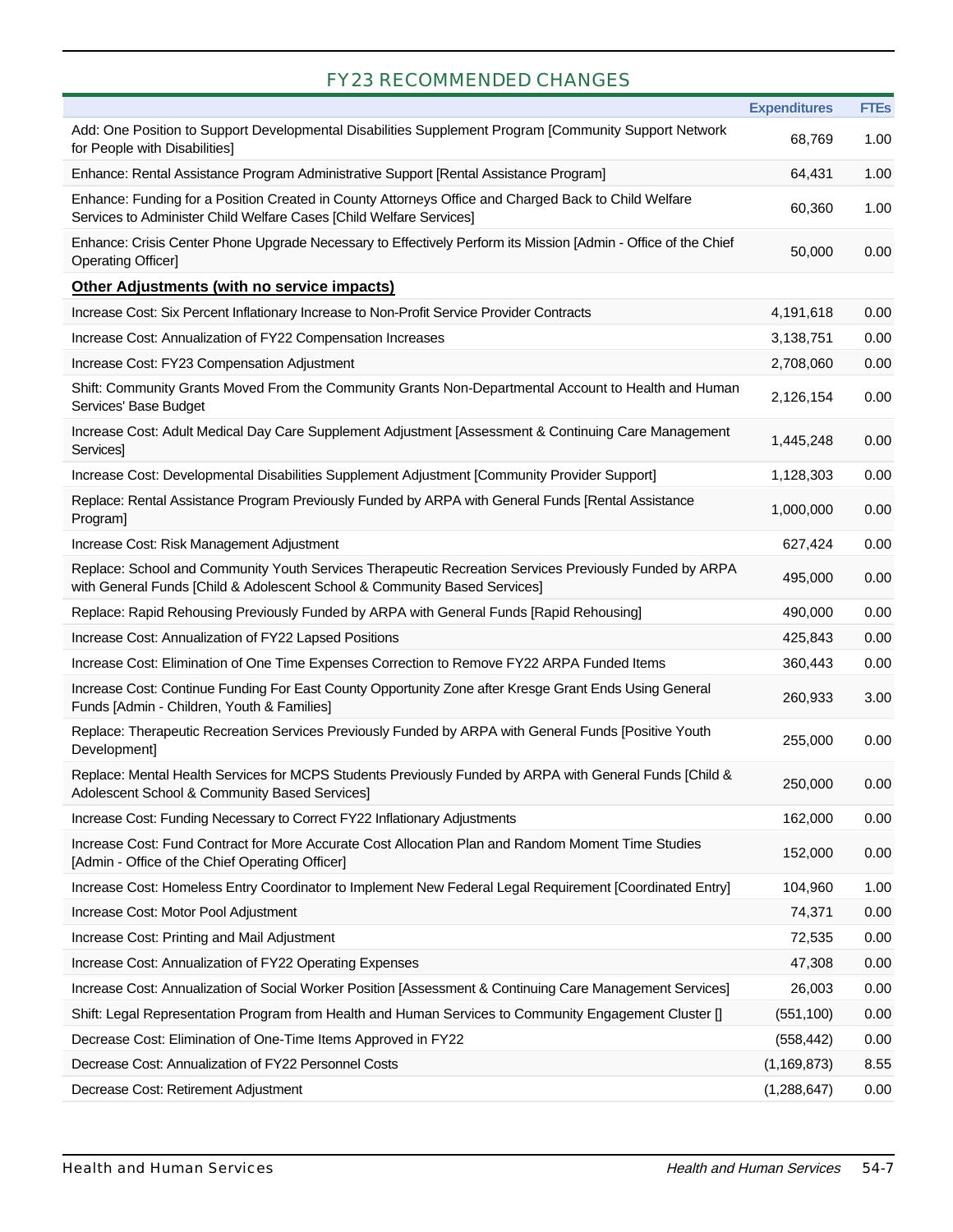#### FY23 RECOMMENDED CHANGES

**Expenditures FTEs**

#### **FY23 RECOMMENDED 322,575,727 1,374.26**

#### **GRANT FUND - MCG**

| <b>FY22 ORIGINAL APPROPRIATION</b>                                                                                                                                                        | 95,522,726  | 465.09 |
|-------------------------------------------------------------------------------------------------------------------------------------------------------------------------------------------|-------------|--------|
| <b>Other Adjustments (with no service impacts)</b>                                                                                                                                        |             |        |
| Technical Adj: Miscellaneous changes to the grants including annualization of FY22 grant changes                                                                                          | 6,502,161   | 0.47   |
| Increase Cost: House Bill (HB669)                                                                                                                                                         | 1,240,313   | 0.85   |
| Decrease Cost: Preschool Development PG B-5 Toolkit Grant [Admin - Children, Youth & Families]                                                                                            | (25,000)    | 0.00   |
| Decrease Cost: Mobile Health Clinic ARPA Funding Decreases From FY22 Appropriation by \$120,859<br>(Providing \$500,000 in ARPA Funding in FY23) [Admin - Public Health]                  | (120, 859)  | 0.00   |
| Shift: Mental Health Services for MCPS Students Funded in FY22 by ARPA Moved to General Fund [Child &<br>Adolescent School & Community Based Services]                                    | (250,000)   | 0.00   |
| Shift: Rapid Rehousing Funded in FY22 by ARPA Moved to General Fund [Rapid Rehousing]                                                                                                     | (490,000)   | 0.00   |
| Decrease Cost: Service Consolidation Hubs ARPA Funding Decreases From FY22 Appropriation by \$600,000<br>(Providing \$3,000,000 in ARPA Funding in FY23) [Admin - Office of the Director] | (600,000)   | 0.00   |
| Decrease Cost: Kresge Grant Expiration [Admin - Children, Youth & Families]                                                                                                               | (750,000)   | 0.00   |
| Shift: Therapeutic Recreation Services Funded in FY22 by ARPA Moved to General Fund [Admin - Children,<br>Youth & Families]                                                               | (750,000)   | 0.00   |
| Decrease Cost: Rental Assistance Program Funded in FY22 by ARPA Moved to General Fund [Rental Assistance<br>Program]                                                                      | (1,000,000) | 0.00   |
| <b>FY23 RECOMMENDED</b>                                                                                                                                                                   | 99,279,341  | 466.41 |

### FUNCTION SUMMARY

| <b>Program Name</b>                          | <b>FY22 APPR</b><br><b>Expenditures</b> | <b>FY22 APPR</b><br><b>FTEs</b> | <b>FY23 REC</b><br><b>Expenditures</b> | <b>FY23 REC</b><br><b>FTEs</b> |
|----------------------------------------------|-----------------------------------------|---------------------------------|----------------------------------------|--------------------------------|
| Aging and Disability Services                | 57,254,831                              | 176.59                          | 62,473,715                             | 184.59                         |
| <b>Behavioral Health and Crisis Services</b> | 46.527.020                              | 234.20                          | 50.828.662                             | 236.20                         |
| Children, Youth and Family Services          | 94,740,688                              | 571.53                          | 110.235.275                            | 594.53                         |
| <b>Public Health Services</b>                | 82.294.910                              | 542.80                          | 93,028,751                             | 570.84                         |
| Services to End and Prevent Homelessness     | 31.357.202                              | 84.50                           | 41.869.935                             | 87.50                          |
| Administration and Support                   | 51,780,226                              | 161.00                          | 63,418,730                             | 167.00                         |
| <b>Total</b>                                 | 363,954,877                             | 1.770.62                        | 421,855,068                            | 1,840.66                       |

#### CHARGES TO OTHER DEPARTMENTS

| <b>Charged Department</b>     | <b>Charged Fund</b> | <b>Total</b> <sup></sup> | <b>FY22 FY22</b><br><b>FTEs</b> | <b>Total</b> <sup>\$</sup> | <b>FY23 FY23</b><br><b>FTEs</b> |
|-------------------------------|---------------------|--------------------------|---------------------------------|----------------------------|---------------------------------|
| <b>COUNTY GENERAL FUND</b>    |                     |                          |                                 |                            |                                 |
| Correction and Rehabilitation | General Fund        | 108.191                  | 0.75                            | 108,605                    | 0.75                            |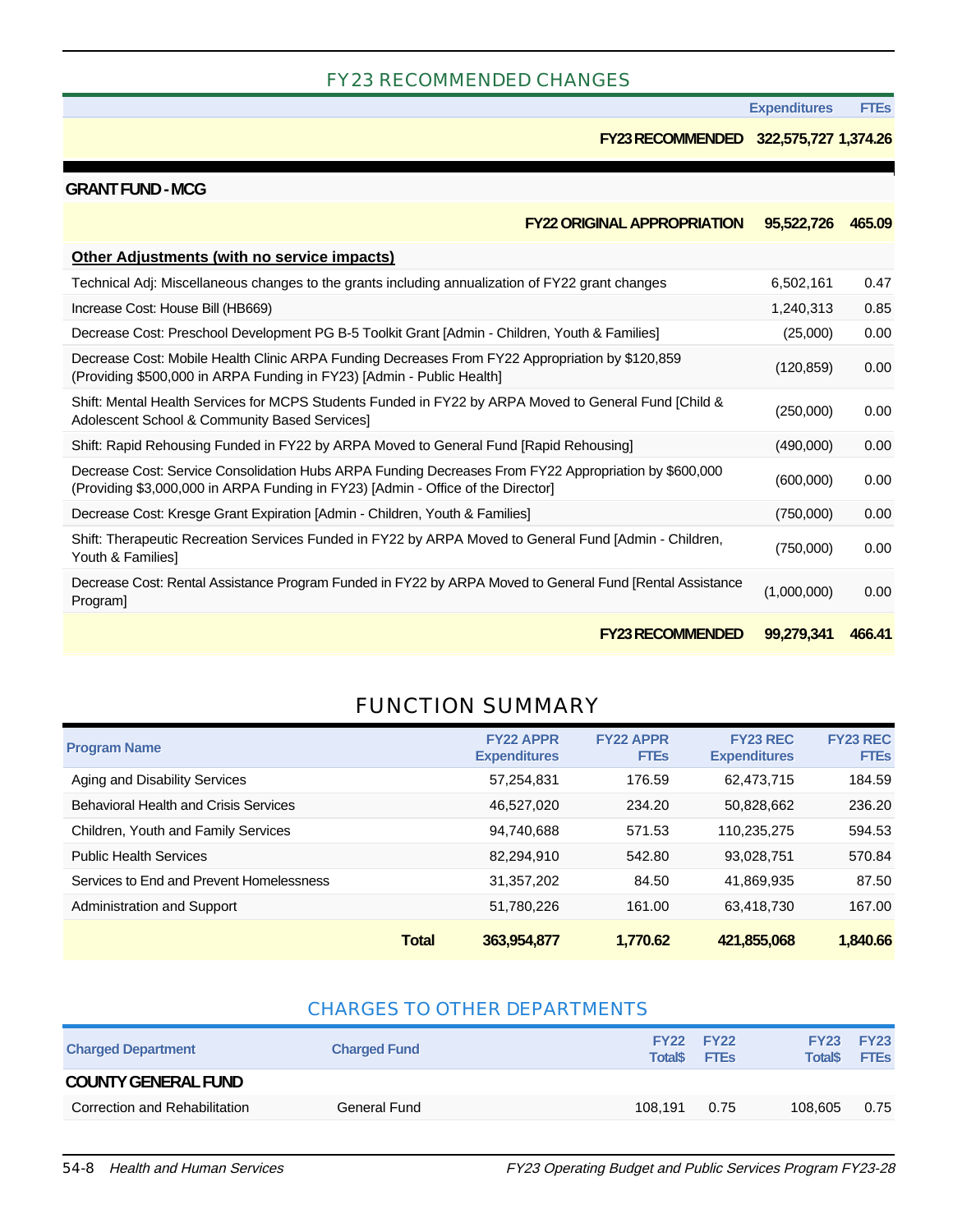#### CHARGES TO OTHER DEPARTMENTS

|                                |                               | Total | 18.228.693                     | 1.75                       | 20.668.928                                | 11.25                      |
|--------------------------------|-------------------------------|-------|--------------------------------|----------------------------|-------------------------------------------|----------------------------|
| NDA - Guaranteed Income        | General Fund                  |       | 0                              | 0.00                       | 112.030                                   | 1.00                       |
| NDA - Early Care and Education | General Fund                  |       | 0                              | 0.00                       | 692.273                                   | 8.00                       |
| Housing and Community Affairs  | Montgomery Housing Initiative |       | 17,995,866                     | 0.00                       | 19,566,950                                | 0.00                       |
| Recreation                     | Recreation                    |       | 0                              | 0.00                       | 52.853                                    | 0.50                       |
| Police                         | General Fund                  |       | 124.636                        | 1.00                       | 136.217                                   | 1.00                       |
| <b>Charged Department</b>      | <b>Charged Fund</b>           |       | <b>FY22</b><br><b>Total</b> \$ | <b>FY22</b><br><b>FTEs</b> | <b>FY23</b><br><b>Total</b> <sup>\$</sup> | <b>FY23</b><br><b>FTEs</b> |

#### FUNDING PARAMETER ITEMS

CE RECOMMENDED (\$000S)

| <b>Title</b>                                                                                                                                                                                                                                                                                                                                                                    | <b>FY23</b> | <b>FY24</b> | <b>FY25</b> | <b>FY26</b> | <b>FY27</b> | <b>FY28</b> |  |  |
|---------------------------------------------------------------------------------------------------------------------------------------------------------------------------------------------------------------------------------------------------------------------------------------------------------------------------------------------------------------------------------|-------------|-------------|-------------|-------------|-------------|-------------|--|--|
| <b>COUNTY GENERAL FUND</b>                                                                                                                                                                                                                                                                                                                                                      |             |             |             |             |             |             |  |  |
| <b>EXPENDITURES</b>                                                                                                                                                                                                                                                                                                                                                             |             |             |             |             |             |             |  |  |
| <b>FY23 Recommended</b>                                                                                                                                                                                                                                                                                                                                                         | 322,576     | 322,576     | 322,576     | 322,576     | 322,576     | 322,576     |  |  |
| No inflation or compensation change is included in outyear projections.                                                                                                                                                                                                                                                                                                         |             |             |             |             |             |             |  |  |
| <b>Annualization of Positions Recommended</b><br>in $FY23$                                                                                                                                                                                                                                                                                                                      | 0           | 458         | 458         | 458         | 458         | 458         |  |  |
| New positions in the FY23 budget are generally assumed to be filled at least two months after the fiscal year begins. Therefore, the above<br>amounts reflect annualization of these positions in the outyears.                                                                                                                                                                 |             |             |             |             |             |             |  |  |
| <b>Elimination of One-Time Items</b><br><b>Recommended in FY23</b>                                                                                                                                                                                                                                                                                                              | 0           | (8,619)     | (8,619)     | (8,619)     | (8,619)     | (8,619)     |  |  |
| Items recommended for one-time funding in FY23, including one-time expenses associated with new positions, the development of the<br>CivicGov online application for License and Regulatory Services, expenses for newcomers enhancements and assistance, and funding to<br>support the County's response to food insecurity, will be eliminated from the base in the outyears. |             |             |             |             |             |             |  |  |
| <b>Labor Contracts</b>                                                                                                                                                                                                                                                                                                                                                          | 0           | 6,864       | 6,864       | 6,864       | 6,864       | 6,864       |  |  |
| These figures represent the estimated annualized cost of general wage adjustments, service increments, and other negotiated items.                                                                                                                                                                                                                                              |             |             |             |             |             |             |  |  |
| <b>Subtotal Expenditures</b>                                                                                                                                                                                                                                                                                                                                                    | 322,576     | 321,279     | 321,279     | 321,279     | 321,279     | 321,279     |  |  |

#### ANNUALIZATION OF FULL PERSONNEL COSTS

|                                                                                                                                          | <b>FY23</b><br><b>Recommended</b> |      | <b>FY24 Annualized</b>        |      |
|------------------------------------------------------------------------------------------------------------------------------------------|-----------------------------------|------|-------------------------------|------|
|                                                                                                                                          | <b>Expenditures</b>               |      | <b>FTES Expenditures FTES</b> |      |
| Operating Budget Impact for Linkages to Learning Program at Odessa Shannon Middle<br>School                                              | 82.028                            | 1.00 | 110.155                       | 1.00 |
| Continue Funding For East County Opportunity Zone after Kresge Grant Ends Using<br><b>General Funds</b>                                  | 202.264                           | 3.00 | 269.685                       | 3.00 |
| One Position to Support Developmental Disabilities Supplement Program                                                                    | 62.569                            | 1.00 | 84.209                        | 1.00 |
| Additional Staff on the Contract Team and Human Resources Team in the Office of the<br>Chief Operating Officer Due to Increased Workload | 227.921                           | 3.00 | 306.247                       | 3.00 |